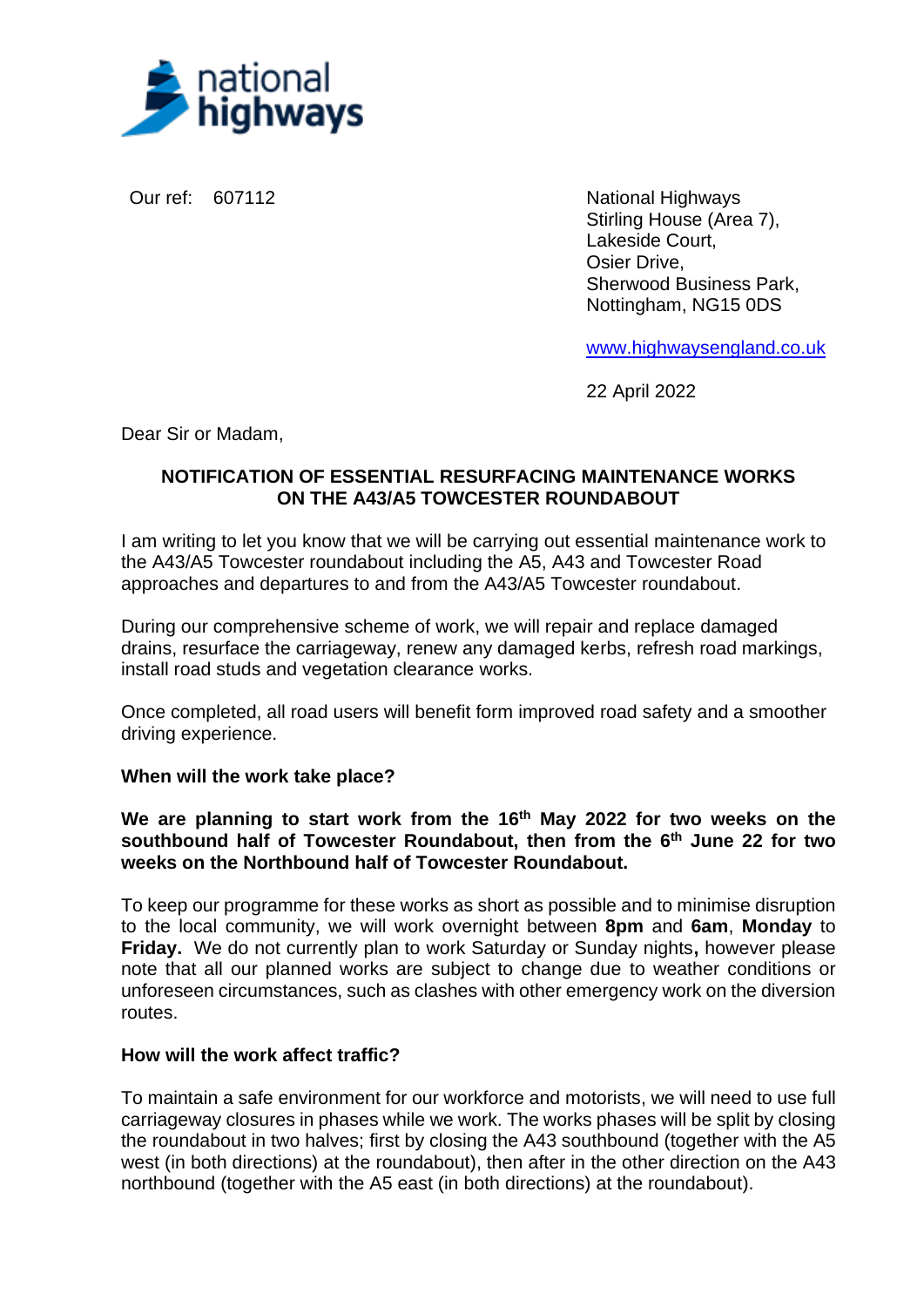During all road closures we will put in place fully signed diversion routes which have been agreed with the Local Authority. All carriageways will be open as usual outside of our working hours.

## **Closure of the Southern half of the A43/A5 Towcester roundabout (Phase 1 works)**

The A43 Southbound carriageway from its junction with M1 to Towcester roundabout and the A5 carriageway in both directions from Towcester roundabout to Towcester Racecourse roundabout (A5 junction with Epsom Avenue), **will be closed.**

Motorway and Non-Motorway Diversion routes will be well signed form the main diversion points at M1J15A, Old Stratford Roundabout and A43 (northbound)/A5 at Towcester Roundabout.

All non-local traffic that arrives at the A5 Old Stratford roundabout intending to use the A5 to gain access to A43 Towcester roundabout will be directed to use the Motorway and Non-Motorway Diversion routes from the A5 Old Stratford roundabout.

Access for A5 local traffic from the A5 Old Stratford roundabout will be allowed as far as the A5 Towcester Racecourse roundabout. Access for Towcester residents and businesses within the main closure on the A5 (A43/A5 Towcester roundabout to A5 Towcester Racecourse roundabout) will be retained at the A5 Towcester Racecourse roundabout. We will have additional signage and traffic marshals to prevent through traffic using this route. All side access roads to remain open.

## **Closure of the Northern half of the A43/A5 Towcester roundabout (TM Phase 2)**

The A43 Northbound carriageway at Abthorpe Roundabout to Towcester Roundabout and the A5 (both directions) from Towcester roundabout to Old Mill Race Roundabout (junction A45/Flore Bypass) and the roundabout access at Towcester Road, **will be closed.** 

Motorway and Non-Motorway Diversion routes will be well signed from the main diversion points at Old Mill Race Roundabout (junction A45/Flore Bypass), M1J15A, A43 Barley Mow Roundabout, A43 Abthorpe roundabout (northbound), A43 (Northbound)/A5 at Towcester Roundabout.

Access to local traffic will be allowed between Old Mill Race Roundabout and Jack's Hill Café (approximately 500m north of Towcester roundabout). All side access roads on A5 between Jack's Hill café and Old Mill Race roundabout to remain open.

All carriageways will be open as usual outside of our working times. Diversion routes are available on request, from our Public Liaison Officer.

**Following on from this scheme is the A43 southbound Towcester Roundabout to Northampton Road Roundabout scheme**, with anticipated start on Monday 11 July 2022 for approximately 3 months, overnight works.

We will be sending out further notification updates nearer the time giving more precise timescales.